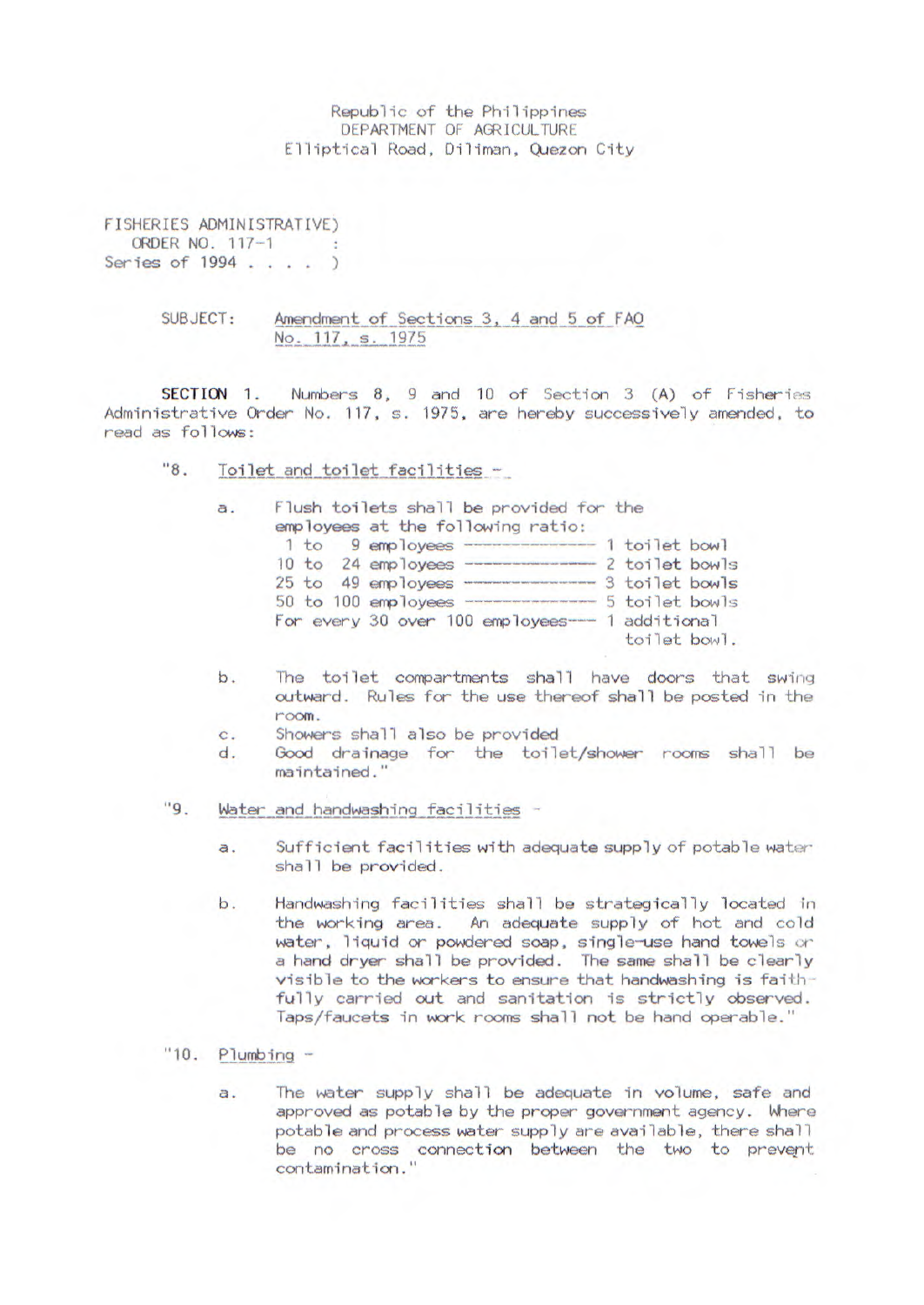b. Non-drinking water may be used for steam production, firefighting and cooling of refrigeration equipment: Provided. That the pipes therefor shall preclude the use of the water for other purposes and shall present no risk of contamination to the products: Provided, Further, That hygienic wastewater disposal system shall be provided and the detergents, disinfectants and similar substances used for clearing/cleansing purposes shall be so employed so as not to have any adverse effect on the machinery, equipment and products."

SEC. 2. Section 3 (B, C, D, E, F, G & H) of the same Order is hereby amended to read as follows:

- "B. Equipment
	- $1.$ *Installatioci.* - The equipment shall be so installed and located that the cleaning and servicing thereof shall be safe and convenient.

Instruments and working equipment like cutting tables, containers, conveyor belts, weighing scales and knives shall be of corrosion-resistant materials, easy to clean and disinfect.

- 2. *food-contact surfaces of equipment shall be cleaned and* steam-flushed, chlorinated and/or cold sterilized, as the case may be, at the end of each work shift. The same shall be constructed of suitable materials free from cracks, crevices and rust or paint.
- 3. Non-food contact surfaces like the frames and legs of equipment on which the products are processed or packed shall be constructed of metal to facilitate its cleaning and maintenance. No wooden material shall be used as an integral part of the processing equipment.
- 4. Lubricants used in processing machineries such as seamers or can closing machines and product sealer shall be of food grade. Bearings and conveyors and other machines not directly in contact with food during processing may use the prescribed lubricant and oil."
- "C. Production requirements -
	- 1. The fish and fishery/aquatic products shall be inspectcd and sorted to remove unfit products and adequately washed with potable water prior to further processing.
	- 2. Boxes, carts, bins and other containers used for holding the products before processing shall be made of metal or plastic material which can be easily cleaned."
	- 3. Frozen product packaging materials shall be stored in a sanitary manner containing no objectionable substances which may be transmitted to the product in the packaging stage. Proper technique shall be employed to avoid contamination to the product."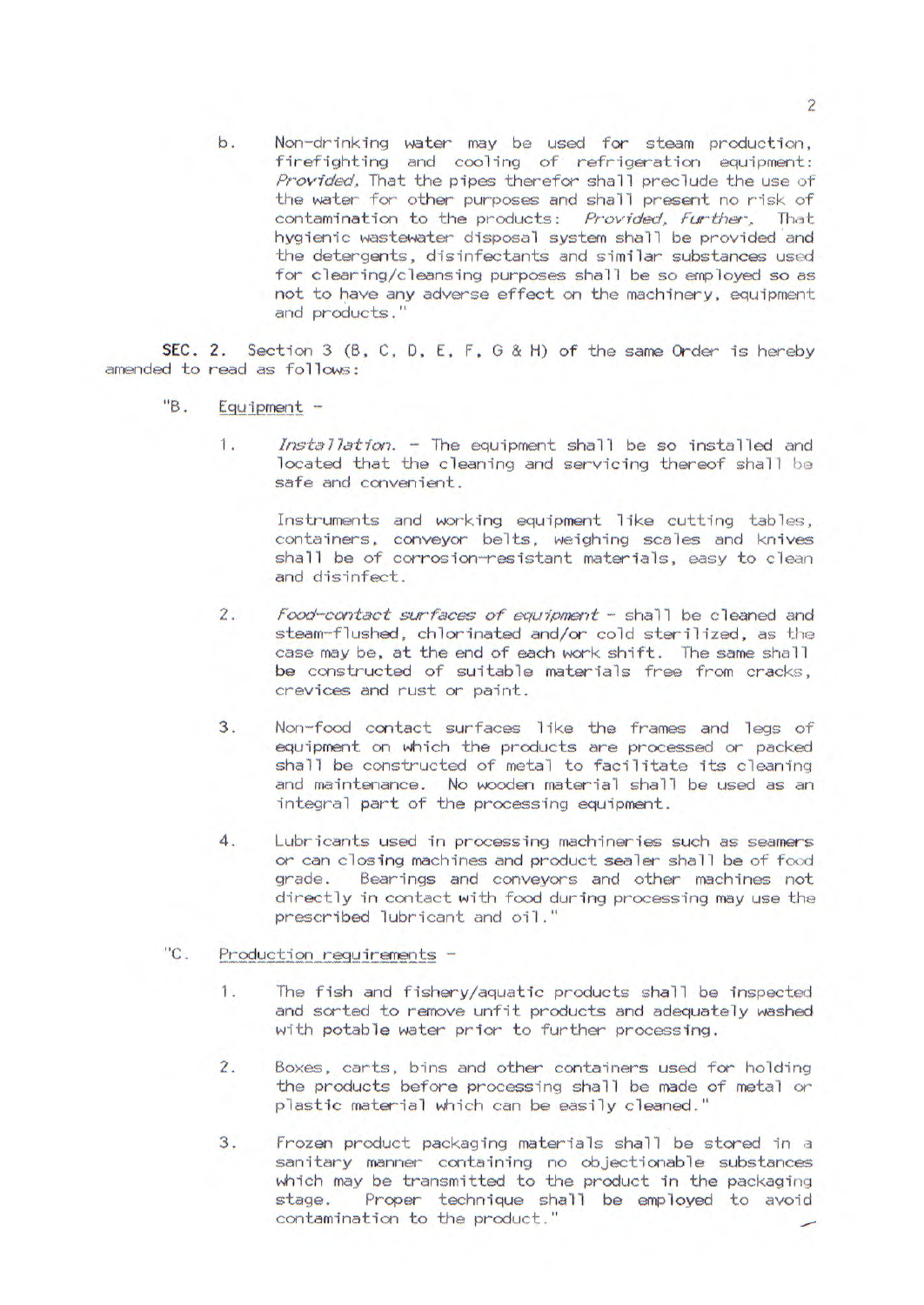Packaging materials to be used shall be stored away from the production area in a dry, well ventilated room, protected from dust and contamination."

## "D. Personnel of the plant -

- 1. Employees engaged In processing shall wear sanitary washable working clothes and appropriate head covers.
- 2. All employees shall undergo and pass an annual medical check-up.
- 3. Employees handling processed fish or fishery/aquatic products with their bare hands should have short, unpolished fingernails.
- 4. Workers assigned in the handling and preparation of fishery products shall regularly wash their hands every time work is resumed. Workers with wounds or breaks in the skin of their hands shall not be allowed to touch the fish/product. Hand gloves shall always be used.
- 5. Expectorating, smoking, drinking and eating shall not be allowed in the working areas and storage rooms.
- 6. It shall be prohibited to wear jewelry and other ornaments inside the plant."

## "E. Premises of the plant  $-$

- 1. The premises should be kept free of rodents with the strict implementation of an insect and vermin control program: Provided, That proper technique shall be employed in applying the pesticides and rodenticides to prevent contamination of the products: Provided, Also, that periodic application of pesticides in the form of fumigation shall be undertaken during non-production time only at least once a week.
- 2. Rodenticides, insecticides, disinfectants and other toxic substances shall be always stored in rooms securely locked to<br>preclude risks of contamination. Waste materials and other preclude risks of contamination. refuse shall be collected and disposed daily.
- 3. There shall be maintained special watertight corrosion-resistant containers for fishery products not intended for human consumption and an area for storage thereof if the same are not promptly emptied at the end of the day.
- "F. Use of lifttrucks and forklifts Where these equipment are in use, lifttrucks shall be employed in the processing area while forklifts only in the packaging area.
- "G. Procedure in the freezing of products. -
	- 1. The fish shall be thoroughly washed with clean water and chilled immediately with refrigerated seawater or water with equivalent salinity (approximately 3%).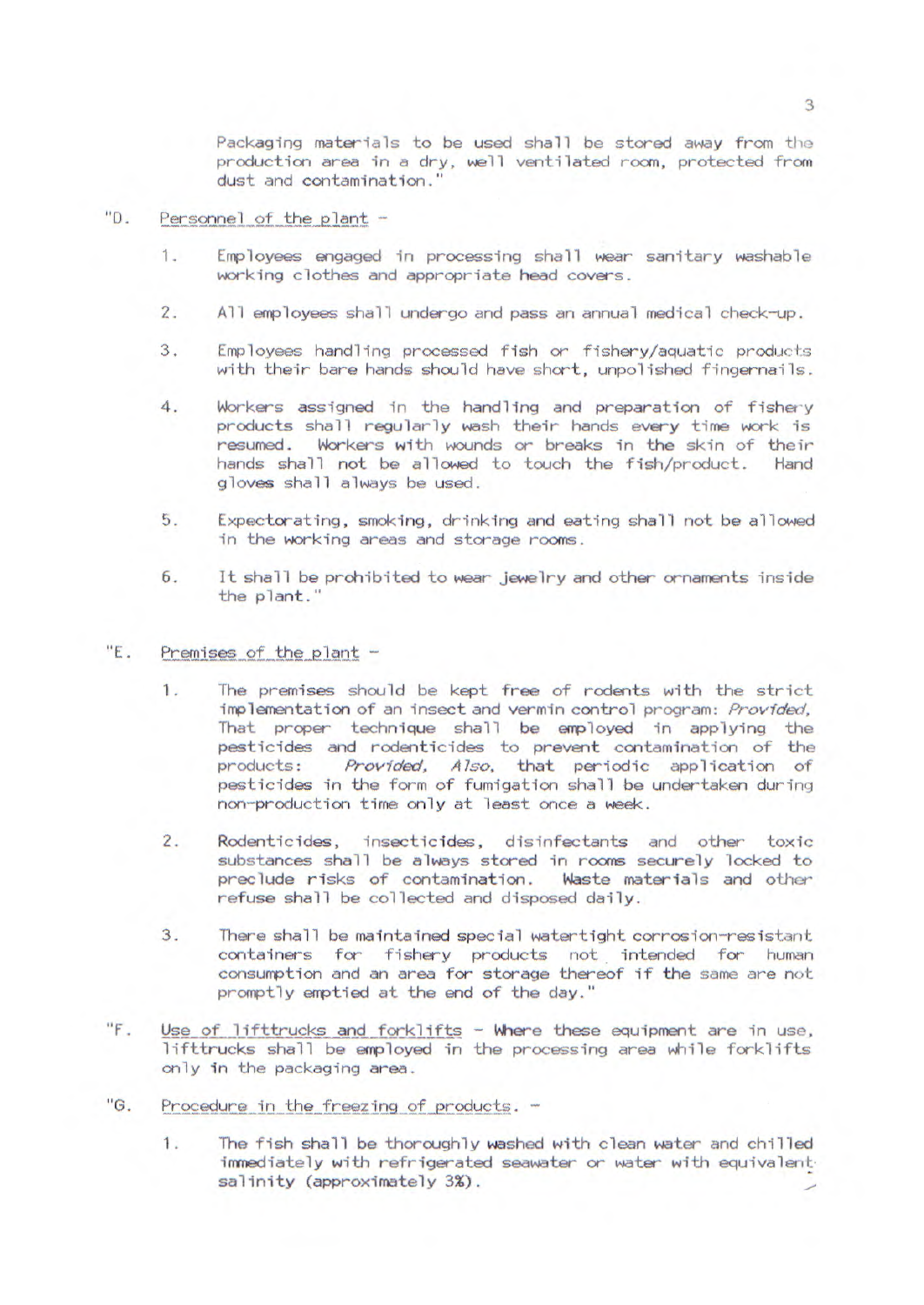2. The chilled fish shall then be placed in metal trays and subjected to freezing process to be carried out in such a way that the range of temperature of maximum crystallization is quickly reached. This quick freezing process shall not be regarded as complete unless the product temperature reaches -  $18\text{°C}$ at the thermal center after thermal stabilization.

## "H. Cold Storage -

- 1. Maximum cold storage temperature shall be maintained at  $-18^{\circ}$  $(0^{\circ}F)$ .
- 2. Water drainage of the storage room shall end in a water trap to seal off outside air.
- 3. Insulated doors shall be provided with rubber seal and safety locks.
- 4. The anteroom shall be provided with overhead cooling coils.<br>5. Non-drip overhead coils shall be provided with bunker loft.
- Non-drip overhead coils shall be provided with bunker loft.
- 6. Warning signs for sub-zero temperature shall be provided at the entrance of specific storage rooms.

Temperature charts/reading corresponding to the period In which the products are stored shall be made available for inspection by the supervising authorities. Storage rooms shall have a temperature recording device located farthest away from the source of the cold where it can be easily read."

SEC. 3. Section 4 (F) of the same Order on the quality standard for shrimps/prawns is hereby amended to read as follows:

 $"F.$  Conduct of the inspection and examination -

Inspection and examination shall be conducted by duly authorizod employees of the Bureau of Fisheries and Aquatic Resources who shall make an exterior inspection of the cases as regards their general state or condition, marks and labels. Thereafter, they shall proceed to a systematic organoleptic examination of the shrimps/prawns to verify conformity with the requirements of each particular grade.

In case of doubt about the quality, the inspector shall submit samples to the Quality Control Laboratory of the BFAR for the following examinations:

- 1. Microbio logical analysis
	- a) Determination of pathogens Salmonella spp.<br>b) Organism indicating poor hygiene *Staphylo*
	- Organism indicating poor hygiene Staphyloccocus aureus and Faecal coliforms or Echerichia coli and Total Viable Count (TVC).

/

2. Chemical analysis -Trimethylamine-Nitrogen (TMA-N) Total Viable Base-Nitrogen (TVB-N) and *A*ntibiotic residues.

4